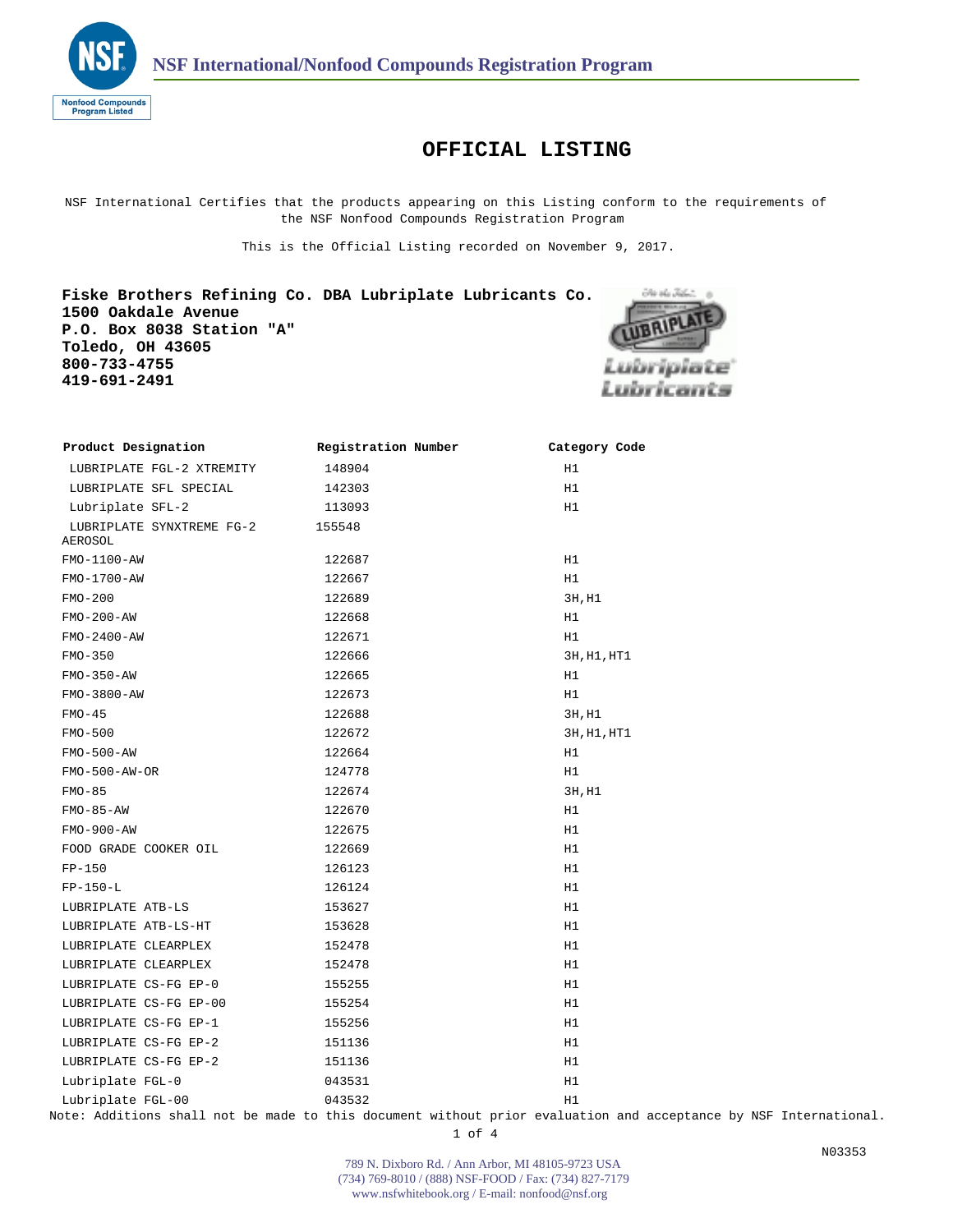

| Lubriplate FGL-00                                                               | 043532 | H1     |
|---------------------------------------------------------------------------------|--------|--------|
| Lubriplate FGL-1                                                                | 043534 | Η1     |
| Lubriplate FGL-1                                                                | 043534 | H1     |
| Lubriplate FGL-2                                                                | 043536 | H1     |
| Lubriplate FGL-2                                                                | 043536 | H1     |
| LUBRIPLATE FGL-2 XTREMITY                                                       | 148904 | H1     |
| Lubriplate FGL-CC                                                               | 043530 | H1     |
| Lubriplate FGL-CC                                                               | 043530 | H1     |
| LUBRIPLATE FMO 150-AW-OR                                                        | 142302 | H1     |
| LUBRIPLATE FMO 200-AW-OR                                                        | 142015 | H1     |
| LUBRIPLATE FMO 350 AW SPRAY                                                     | 126089 | Η1     |
| LUBRIPLATE FMO 350-AW-OR                                                        | 141669 | H1     |
| LUBRIPLATE FMO 500-AW-GG                                                        | 142507 | H1     |
| LUBRIPLATE FMO 85-AW-OR                                                         | 142300 | H1     |
| LUBRIPLATE FMO-150-AW                                                           | 132661 | H1,HT1 |
| LUBRIPLATE FMO-350-AW-GG-OR                                                     | 142028 | H1     |
| LUBRIPLATE FOOD GRADE OIL<br>CONCENTRATE                                        | 154070 | $HX-1$ |
| LUBRIPLATE General Purpose 126086<br>Food Grade Silicone<br>Lubricant (aerosol) |        | H1     |
| LUBRIPLATE HTCL-FG 220                                                          | 143870 | H1     |
| LUBRIPLATE HTCL-FG 68                                                           | 143869 | H1     |
| LUBRIPLATE PAN DIVIDER OIL                                                      | 139787 | H1,3H  |
| LUBRIPLATE PDO LIGHT                                                            | 142304 | H1,3H  |
| LUBRIPLATE PGO-FGL 150                                                          | 141192 | H1     |
| LUBRIPLATE PGO-FGL 220                                                          | 141193 | H1     |
| LUBRIPLATE PGO-FGL 320                                                          | 141194 | H1     |
| LUBRIPLATE PGO-FGL 460                                                          | 141195 | H1     |
| LUBRIPLATE PGO-FGL 680                                                          | 141196 | Η1     |
| Lubriplate Pure Tac                                                             | 043649 | H1     |
| LUBRIPLATE Pure Tac Light                                                       | 141506 | H1     |
| LUBRIPLATE RCO-68 FG                                                            | 138533 | H1     |
| LUBRIPLATE SEAMER OIL FG-100                                                    | 143566 | Η1     |
| LUBRIPLATE SEAMER OIL FG-150                                                    | 143600 | H1     |
| LUBRIPLATE SFGO ULTRA 100                                                       | 125682 | Η1     |
| LUBRIPLATE SFGO ULTRA 1000                                                      | 125543 | H1     |
| LUBRIPLATE SFGO ULTRA 15                                                        | 138420 | H1     |
| LUBRIPLATE SFGO ULTRA 150                                                       | 125683 | Η1     |
| LUBRIPLATE SFGO ULTRA 22                                                        | 138421 | H1     |
| LUBRIPLATE SFGO ULTRA 220                                                       | 125539 | Η1     |
| LUBRIPLATE SFGO ULTRA 32                                                        | 125680 | H1,HT1 |
| LUBRIPLATE SFGO ULTRA 320                                                       | 125540 | Η1     |
| LUBRIPLATE SFGO ULTRA 46                                                        | 125678 | Η1     |
| LUBRIPLATE SFGO ULTRA 460                                                       | 125541 | Η1     |
| LUBRIPLATE SFGO ULTRA 68                                                        | 125681 | Η1     |
| LUBRIPLATE SFGO ULTRA 680                                                       | 125542 | Η1     |
| LUBRIPLATE SFGO ULTRA 7                                                         |        |        |
|                                                                                 | 125679 | Η1     |
| LUBRIPLATE SFL SPECIAL                                                          | 142303 | Η1     |
| Lubriplate SFL-0                                                                | 119618 | H1     |
| Lubriplate SFL-0                                                                | 119618 | Η1     |

Note: Additions shall not be made to this document without prior evaluation and acceptance by NSF International.

2 of 4

789 N. Dixboro Rd. / Ann Arbor, MI 48105-9723 USA (734) 769-8010 / (888) NSF-FOOD / Fax: (734) 827-7179 www.nsfwhitebook.org / E-mail: nonfood@nsf.org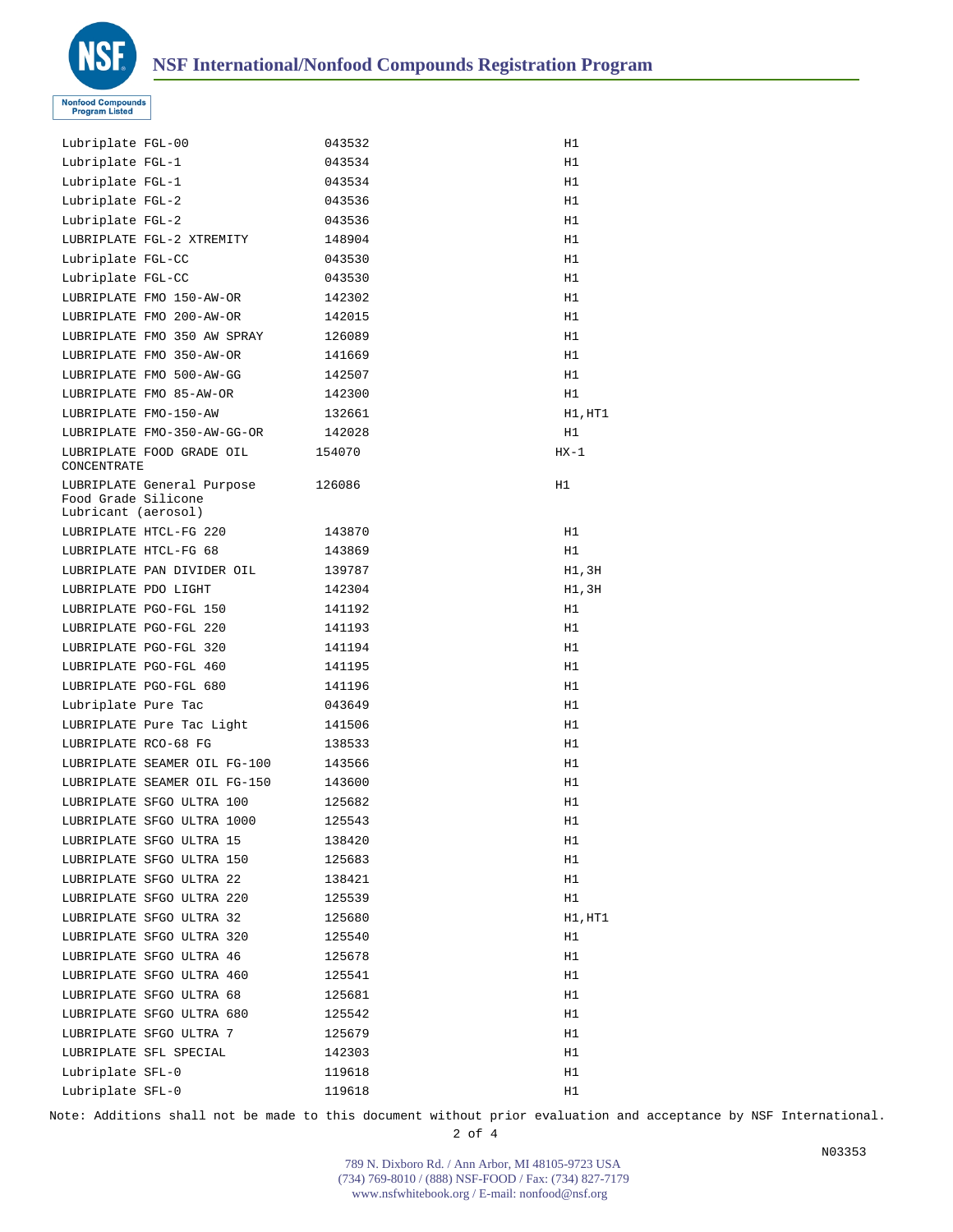

| Lubriplate SFL-00                                                      | 113092 | H1      |
|------------------------------------------------------------------------|--------|---------|
| Lubriplate SFL-00                                                      | 113092 | H1      |
| LUBRIPLATE SFL-000                                                     | 136256 | H1      |
| LUBRIPLATE SFL-000                                                     | 136256 | H1      |
| Lubriplate SFL-1                                                       | 043677 | H1      |
| Lubriplate SFL-1                                                       | 043677 | H1      |
| Lubriplate SFL-2                                                       | 113093 | H1      |
| LUBRIPLATE SILICONE FLUID<br>$FG - 350$                                | 138305 | H1      |
| LUBRIPLATE SSO-FG-150                                                  | 138391 | H1      |
| LUBRIPLATE SUPER FML-2 Food 126087<br>Machinery Lubricant<br>(aerosol) |        | H1      |
| LUBRIPLATE SYN H-1 220                                                 | 138317 | H1      |
| LUBRIPLATE SYN HTF LIGHT                                               | 148083 | HT1, H1 |
| LUBRIPLATE SYN MPFG-7                                                  | 151874 | H1      |
| LUBRIPLATE Syn ST High<br>Performance H-1 Special                      | 142599 | H1      |
| LUBRIPLATE SYNCOOL-FG                                                  | 149789 | H1      |
| LUBRIPLATE SYNFLUSH FG                                                 | 143394 | H1      |
| Lubriplate SYNXTREME FG-0                                              | 137239 | Η1      |
| LUBRIPLATE SYNXTREME FG-0/220 149637                                   |        | H1      |
| LUBRIPLATE SYNXTREME FG-<br>000/320                                    | 150406 | H1      |
| LUBRIPLATE SYNXTREME FG-<br>$000/320 - BG$                             | 153213 | Η1      |
| Lubriplate SYNXTREME FG-1                                              | 137238 | Η1      |
| LUBRIPLATE SYNXTREME FG-1/220                                          | 142237 | Η1      |
| LUBRIPLATE SYNXTREME FG-2                                              | 136212 | H1      |
| LUBRIPLATE SYNXTREME FG-2/220                                          | 142239 | H1      |
| LUBRIPLATE SYNXTREME FR H1-46                                          | 153704 | H1      |
| LUBRIPLATE SYNXTREME HT MAX                                            | 153949 | Η1      |
| LUBRIPLATE SYNXTREME HTCO-MAX                                          | 156303 | H1      |
| LUBRIPLATE® CLEARPLEX-1                                                | 140575 | Η1      |
| LUBRIPLATE® CLEARPLEX-1                                                | 140575 | Η1      |
| LUBRIPLATE® CLEARPLEX-2                                                | 129940 | H1      |
| LUBRIPLATE® SSO-FG-100                                                 | 138390 | H1      |
| LUBRIPLTE SUPER FGL-1 FOOD 126088<br>MACHINERY LUBRICANT<br>(aerosol)  |        | H1      |
| PM-500                                                                 | 126122 | Η1      |
| PURE FLUSH                                                             | 126121 | Η1      |
| SFGO ULTRA 46-OR                                                       | 151138 | H1      |
| SFGO ULTRA 7 Synthetic Chain<br>& Penetrating Fluid                    | 136601 | Η1      |
| SPECIAL COOKER CHAIN GREASE                                            | 120918 | Η1      |
| $STO-FG$                                                               | 126120 | Η1      |
| SUPER FML-0                                                            | 125742 | Η1      |
| SUPER FML-1                                                            | 125740 | H1      |
| SUPER FML-2                                                            | 125741 | Η1      |
|                                                                        |        |         |

3H Release agents.

G8 Cooling and retort water treatment products - all food processing areas except meat

Note: Additions shall not be made to this document without prior evaluation and acceptance by NSF International.

789 N. Dixboro Rd. / Ann Arbor, MI 48105-9723 USA (734) 769-8010 / (888) NSF-FOOD / Fax: (734) 827-7179 www.nsfwhitebook.org / E-mail: nonfood@nsf.org